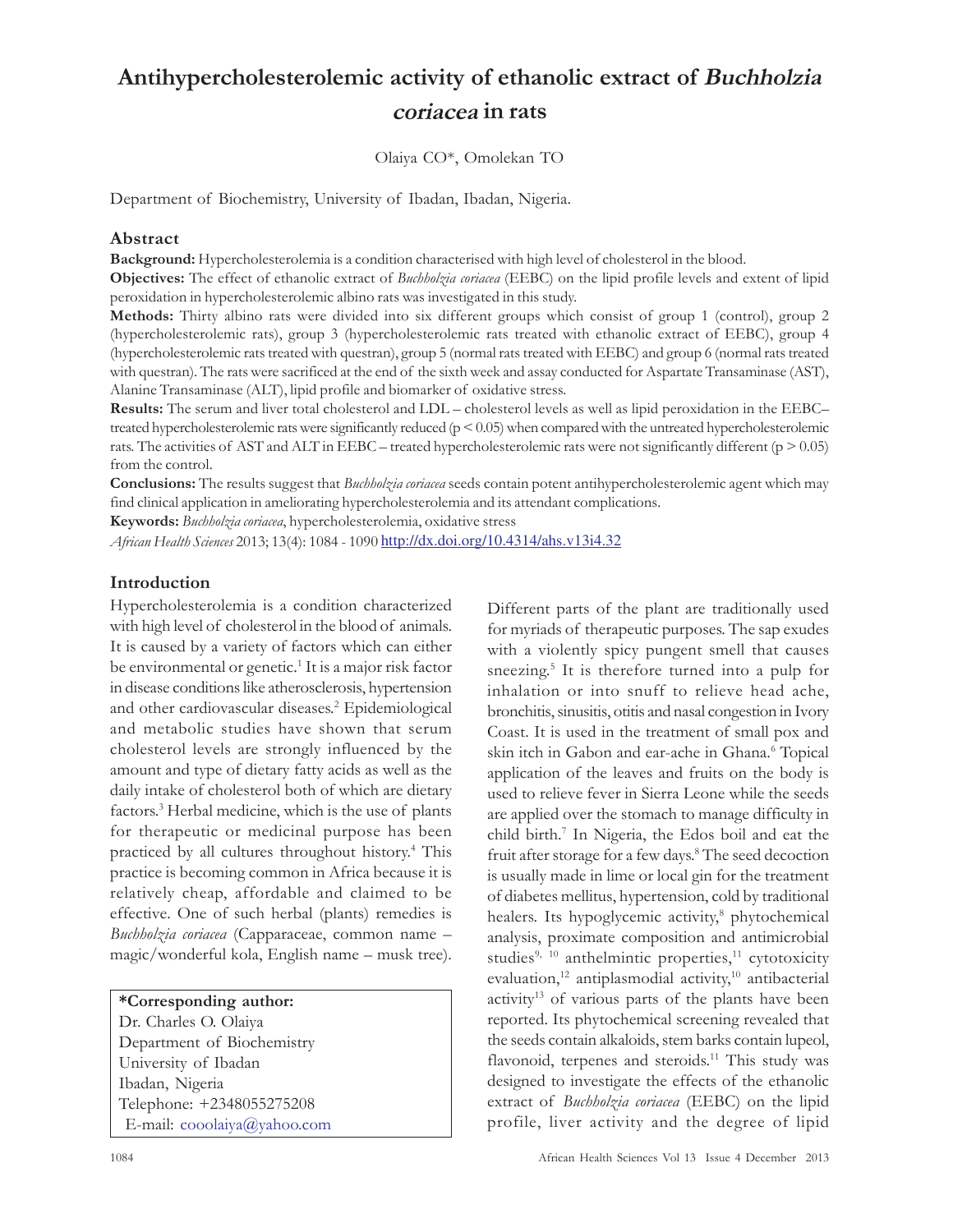peroxidation in the serum and tissues of normal and hypercholesterolemic wistar albino rats.

## **Methods**

#### Plant Material

Fresh seeds of Buchholzia coriacea were purchased at Bodija market in Ibadan, Oyo State, Nigeria. Confirmatory identification of the plant seeds was done at the herbarium of Botany Department, University of Ibadan where voucher specimen was deposited. The seeds were immediately rinsed of debris, peeled, chopped and shade – dried for 1 week in laboratory trays. The dried seeds were powdered and weighed. Four kilograms of the powdered seeds were macerated in ethanol (80% v/v) for 48 hours with intermittent shaking. The extracts were filtered and concentrated using a rotary evaporator and then stored in a refrigerator for subsequent use.

## Experimental design

Thirty male albino rats weighing between 75 – 175 g were used for this investigation. They were obtained from the Central Animal House of the Institute of Advanced Medical Research and Training (IMRAT), University College Hospital, Ibadan, Nigeria. They were acclimatized for 2 weeks on normal diet of pellitized mouse chow, with water given ad libitum at room temperature with a 12-h light and dark cycle before the commencement of the experiment. They were divided into six groups, each consisting of five animals.

Group  $1 = \text{corn oil only } 0.3 \text{ ml (control)}$ 

Group  $2 =$  questran (cholestyramine) (260 mg/ kg body weight)

Group  $3 =$  cholesterol only (40 mg/kg body weight)

Group  $4 =$  cholesterol  $+$  questran (cholestyramine) (260 mg/kg body weight)

Group  $5 =$  cholesterol + ethanolic extract of Buchholzia coriacea (EEBC) (250 mg/kg body weight)

Group  $6$  = ethanolic extract of *Buchholzia coriacea* (EEBC) (250 mg/kg body weight)

Corn oil served as the vehicle for EEBC, questran (cholestyramine) and cholesterol. EEBC was dissolved in 1 ml of dimethyl sulphoxide (DMSO). Cholestyramine, EEBC and cholesterol were administered five times a week for six consecutive weeks. The dose of cholestyramine, cholesterol and the period of treatment were selected on the basis of previous studies by Okoro,<sup>14</sup> while that of EEBC

was from Adisa et al. <sup>8</sup> At the end of the sixth week, the rats were fasted overnight and sacrificed.

## Biochemical assays

The serum levels of ALT, AST were assayed by the method of Reitman and Frankel.<sup>15</sup> Triglyceride was measured by colorimetric method as described by Fossati and Prencipe,<sup>16</sup> total cholesterol levels were measured by a method of enzyme hydrolysis as described by Richmond,<sup>17</sup> and Roschlau et. al.<sup>18</sup> HDL – cholesterol was determined in both the serum and post mitochondrial fraction (supernatant) by the method of Jacobs *et. al*,<sup>19</sup> and LDL – cholesterol level was determined by the method of Friedewald et. al.<sup>20</sup>

## Protein estimation

Serum total protein was estimated spectrophotometrically according to the method described by Gornal et al,<sup>21</sup> with slight modifications, using bovine serum albumin as standard.

## Assay for biomarker of oxidative stress

Serum lipid peroxidation was determined spectrophotometrically by the thiobabituric acid reactive substances (TBARS) method as described by Varshney and Kale, <sup>22</sup> and was expressed in terms of TBARS formed per mg protein.

#### Stastistical analysis

The results are presented as mean  $\pm$  SD of five animals per group and statistical levels of significance were determined using the one – way ANOVA followed by the post hoc Duncan multiple range tests for analysis using Statistica package, version 7.1, Statsoft Inc. ( $p \leq 0.05$  was considered significant).

#### Results

Table 1 shows the effects of EEBC, questran, on body weights and the relative weight of visceral organs in normal and hypercholesterolemic rats.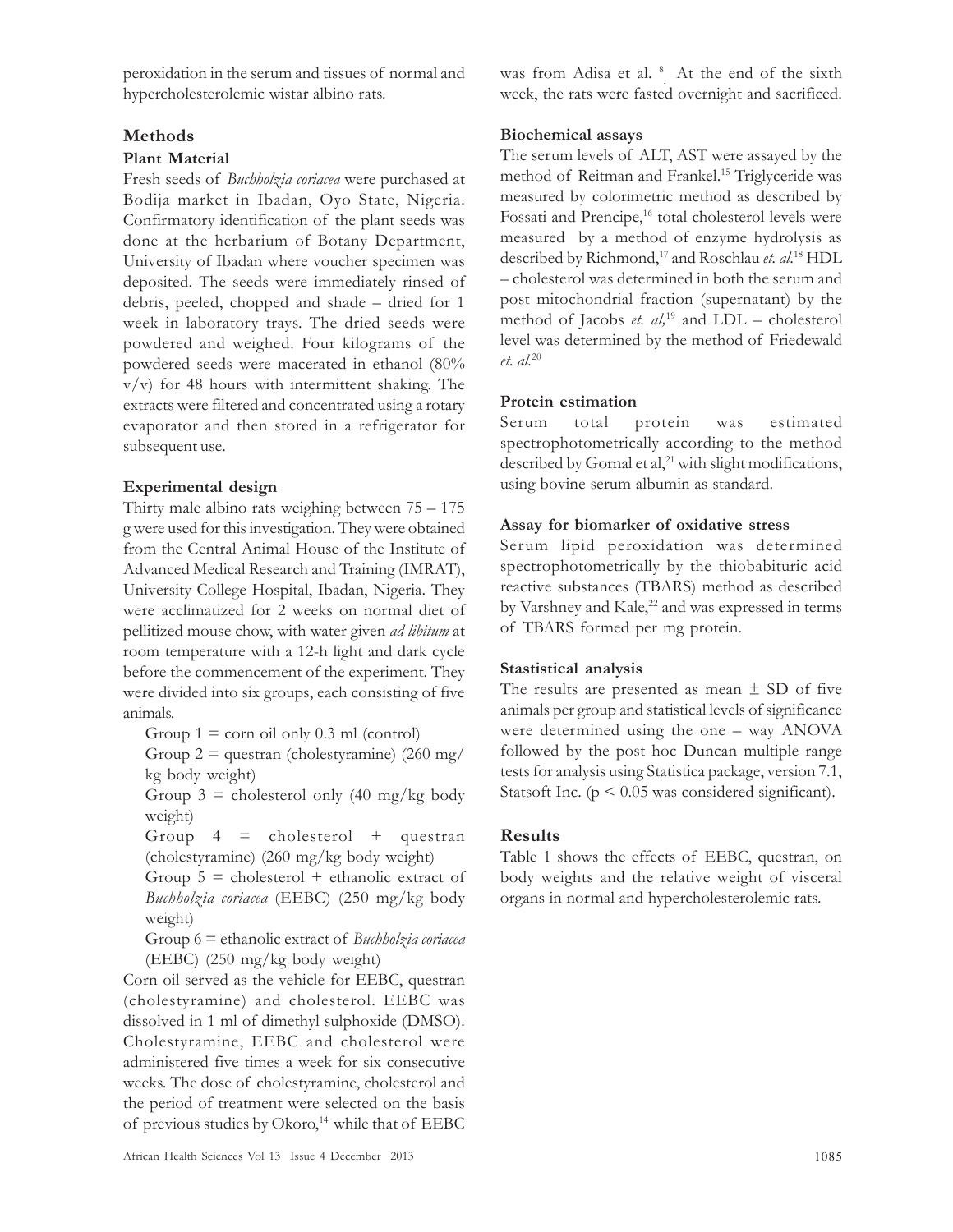Table 1: Effects of EEBC, questran, on body weights and the relative weight of visceral organs of the normal and hypercholesterolemic rats

| Treatme         | Initial       | Final           | Weight                | Kidney                       | Liver           | Heart                         | Relative organ weight $=$ organ |                 |                 |
|-----------------|---------------|-----------------|-----------------------|------------------------------|-----------------|-------------------------------|---------------------------------|-----------------|-----------------|
| nt groups       | weight        | weight $(g)$    | gain                  | weight $(g)$                 | weight $(g)$    | weight $(g)$                  | weght/ body weight $(\%)$       |                 |                 |
|                 | (g)           |                 |                       |                              |                 |                               | Kidney                          | Liver           | Heart           |
| Control         | 75±0.0        | $175 \pm 10.31$ | $100\pm18.76^{\circ}$ | $0.59 \pm 0.39$              | $5.53 \pm 0.08$ | $0.60 \pm 0.80^{\circ}$       | $0.34 \pm 0.14$                 | $3.16 \pm 0.08$ | $0.34 \pm 0.01$ |
| Qu <sup>*</sup> | $150 \pm 0.0$ | $195 \pm 7.56$  | $45 \pm 10.81$        | $0.74 \pm 0.18$              | $6.50 \pm 1.13$ | $0.62 \pm 0.14$               | $0.38 \pm 0.04$                 | $3.33 \pm 0.20$ | $0.32 \pm 0.04$ |
| $Ch^*$          | 125±0.0       | 348±18.75       | $223\pm7.81^{ab}$     | $0.82 \pm 0.07$ <sup>b</sup> | $6.72 \pm 0.08$ | $0.96 \pm 0.06$ <sup>ab</sup> | $0.33 \pm 0.02$                 | $2.71 \pm 0.19$ | $0.39\pm0.39$   |
| $Ch + Qu^*$     | $175 \pm 0.0$ | $215 \pm 9.81$  | $40\pm3.41^{ab}$      | $0.06 \pm 0.08$              | $5.22 \pm 0.58$ | $0.65 \pm 0.09$               | $0.28 + 0.02$                   | $2.43 \pm 0.19$ | $0.30 \pm 0.02$ |
| $Ch+$           | $150 \pm 0.0$ | 185±1.52        | 35±17.01 <sup>b</sup> | $0.59 \pm 0.12^b$            | $5.85 \pm 0.96$ | $0.58 \pm 0.10^b$             | $0.32 \pm 0.03$                 | $3.16 \pm 0.20$ | $0.31 \pm 0.05$ |
| EEBC*           |               |                 |                       |                              |                 |                               |                                 |                 |                 |
| EEBC*           | $100 \pm 0.0$ | $120 \pm 0.93$  | $20\pm 6.02$          | $0.50 \pm 0.07$              | $3.89 \pm 0.67$ | $0.48 \pm 0.20$               | $0.42 \pm 0.05$                 | $3.24 \pm 0.22$ | $0.40 \pm 0.1$  |

Values are mean  $\pm$  SD of five rats in each group; means with the same letters are significantly different ( $p \le 0.05$ ) from the other  $*$  Qu = questran; Ch = cholesterol; EEBC = ethanolic extract of *Buchholzia coriacea* (EEBC)

Although cholesterol caused a significant increase in the body weight gain of hypercholesterolemic rats compared with the control, administration of EEBC to hypercholesterolemic rats caused a 91.0% significant reduction ( $p \le 0.05$ ) in their body weight gain when compared with the untreated hypercholesterolemic rats.

There was no significant difference  $(p > 0.05)$  in the relative organ weight of the organs of all groups except for a significant reduction ( $p < 0.05$ ) in the relative liver weight of hypercholesterolemic rats compared with the control.

#### Biochemical parameters

Figures 1, 2, 3 and 4 show the effect of EEBC, Questran in the serum, liver and kidney of the normal and hypercholesterolemic rats.

The concentration of total cholesterol, triglyceride, HDL – cholesterol and LDL – cholesterol in the serum and liver of the hypercholesterolemic rats which were significantly increased ( $p < 0.05$ ) when compared with the control. The serum and liver total cholesterol concentrations of the EEBC treated – hypercholesterolemic rats were significantly reduced  $(p \le 0.05)$  by 45.9% and 44.2% respectively, when compared with the untreated hypercholesterolemic rats. The liver and serum LDL – cholesterol concentration of EEBC treated – hypercholesterolemic rats were significantly reduced  $(p \le 0.05)$  by 14.8% and 73.5% respectively, in comparison with the untreated hypercholesterolemic rats. The triglyceride concentration in the liver and serum of hypercholesterolemic rats treated with EEBC were significantly reduced by 74.6% and 48.4% respectively when compared with the untreated hypercholesterolemic rats but there was a significant increase ( $p < 0.05$ ) in kidney triglyceride concentration of the hypercholesterolemic rats treated with EEBC when compared with the hypercholesterolemic rats. Significant increases (p < 0.05) were noticed in the liver and kidney HDL – cholesterol of hypercholesterolemic rats treated with EEBC when compared with the untreated hypercholesterolemic rats but the serum HDL – cholesterol in the hypercholesterolemic rats treated with EEBC was significantly reduced when compared with untreated hypercholesterolemic rats. Similar results were seen in the lipid profile levels of hypercholesterolemic rats treated with questran when compared with untreated hypercholesterolemic rats as that of hypercholesterolemic treated with EEBC except that significant decrease in the serum, liver and kidney HDL – cholesterol were seen in the hypercholesterolemic rats treated with questran.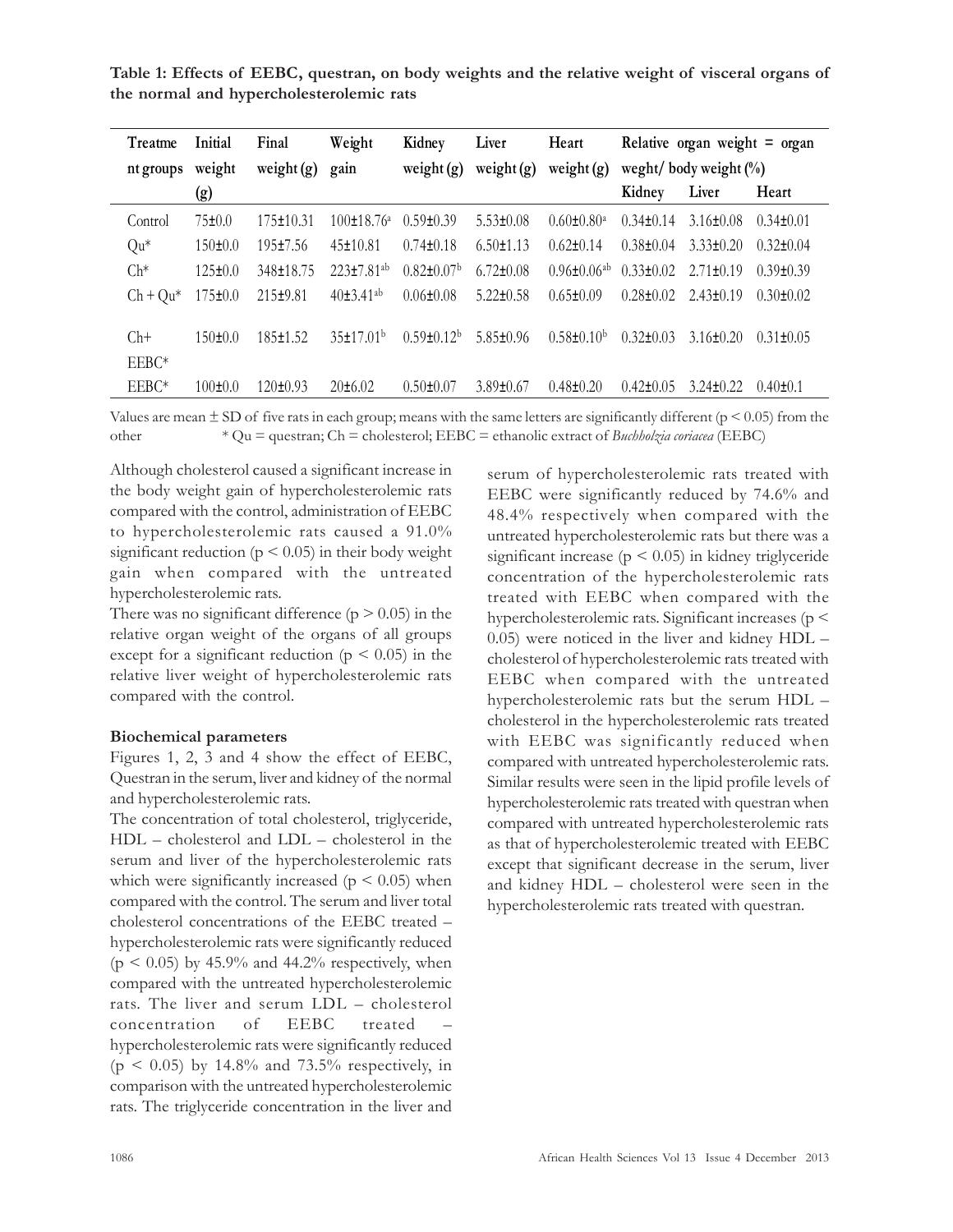

Figure 1: Effects of EEBC, questran, on the serum, liver and kidney total cholesterol levels of the normal and hypercholesterolemic rats



Figure 2: Effects of EEBC, questran, on the serum, liver and kidney triglyceride levels of the normal and hypercholesterolemic rats



Figure 3: Effects of EEBC, questran, on the serum, liver and kidney HDL – cholesterol levels of the normal and hypercholesterolemic rats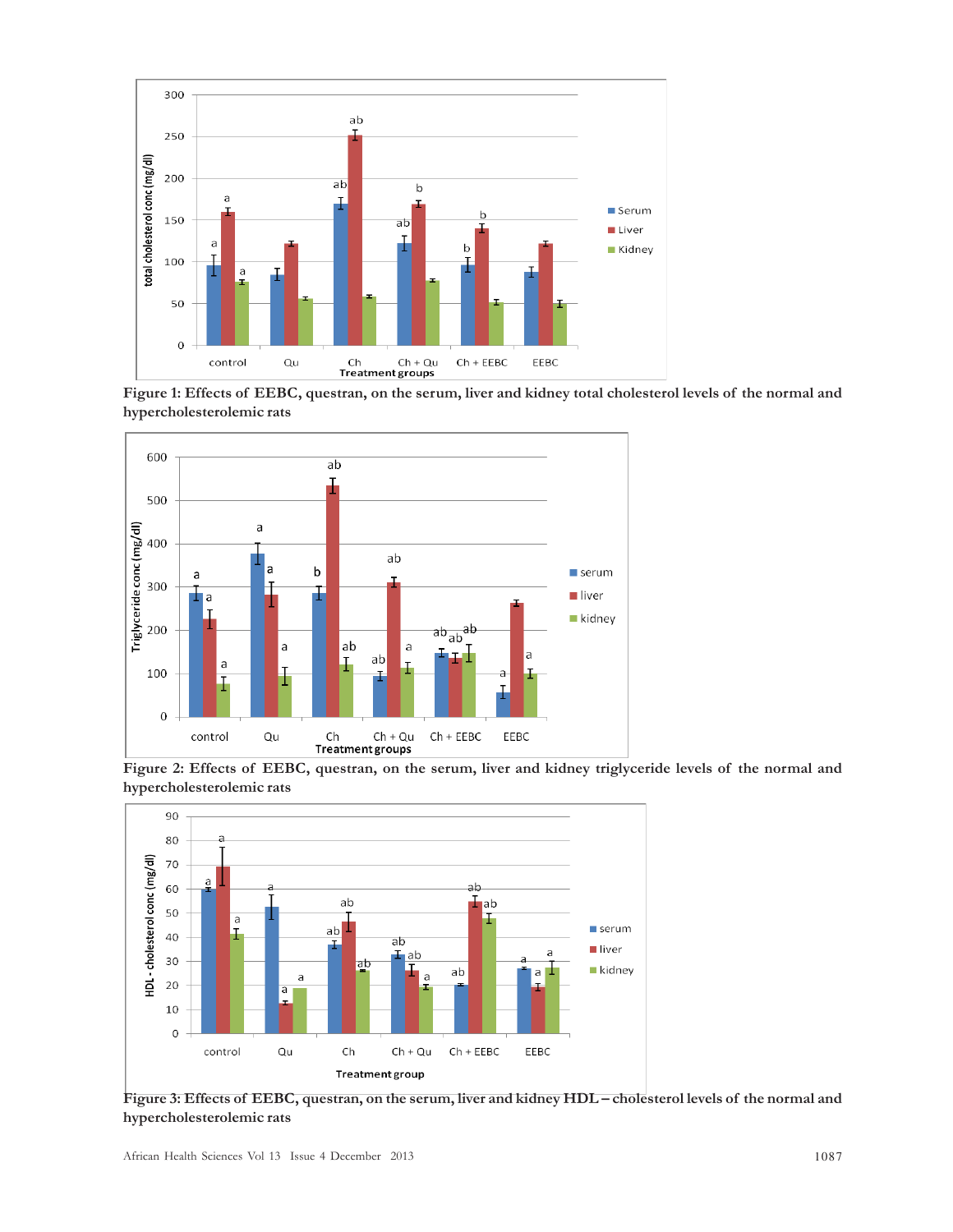

Figure 4: Effects of EEBC, questran, on the serum, liver and kidney LDL - cholesterol levels of the normal and hypercholesterolemic rats

## Biomarker of oxidative stress and liver damage

Table 2 shows the effects of EEBC, questran, on degree of lipid peroxidation, AST and ALT levels in normal and hypercholesterolemic rats

The extent of lipid peroxidation in the serum and liver of hypercholesterolemic rats when compared with control was significantly increased ( $p < 0.05$ ) by 18.0% and 50.9% respectively. This was significantly reduced ( $p \le 0.05$ ) by 28.2% and 30.2% in hypercholesterolemic rats treated with EEBC respectively. There was a similar reduction in hypercholesterolemic rats treated with questran. It was observed that lipid peroxidation in the hypercholesterlemic rats treated with EEBC and those treated with questran were not significantly different ( $p > 0.05$ ) from the control.

The activities of AST and ALT in the serum of hypercholesterolemic rats were not significantly different ( $p > 0.05$ ) when compared with that of normal rats. Also the activities of AST and ALT in the serum of EEBC – treated hypercholesterolemic rats were not significantly different ( $p > 0.05$ ) from the normal and hypercholesterolemic rats.

|                                           |       | Control               | Questran        | Cholesterol                 | Cholesterol           | Cholesterol           | <b>EEBC</b>    |
|-------------------------------------------|-------|-----------------------|-----------------|-----------------------------|-----------------------|-----------------------|----------------|
|                                           |       |                       |                 |                             | + Questran            | $+EEBC$               |                |
| Lipid<br>peroxidation                     | Serum | $4.1 \pm 0.3^a$       | $3.5 \pm 2.0^a$ | $5.0 \pm 0.2$ <sup>ab</sup> | $3.9 \pm 0.3^{\rm b}$ | $3.9 \pm 0.1^{\rm b}$ | $4.1 \pm 0.2$  |
| TBARS(nmol/<br>mg protein)                | Liver | $2.7 \pm 0.7^{\rm a}$ | $2.1 \pm 0.$    | $5.6 \pm 0.4$ <sup>ab</sup> | $3.8 \pm 0.2^b$       | $4.3 \pm 0.4^{\rm b}$ | $3.3 \pm 0.5$  |
| Aspartate<br>Transaminase                 | Serum | $54.2 \pm 5.3$        | $49.4 \pm 1.5$  | $35.2 \pm 5.0$              | $26.2 \pm 2.7$        | $39.4 \pm 2.4$        | $31.2 \pm 2.6$ |
| (U/I)<br>Alanine<br>Transaminase<br>(U/I) | Serum | $12.4 \pm 3.6^a$      | $10.2 \pm 2.9$  | $9.0 \pm 3.6$               | $5.0 \pm 1.6$         | $5.6 \pm 1.8^a$       | $11.2 \pm 2.8$ |

|  |  |  |  |  | Table 2: Effects of EEBC on biomarker of oxidative stress and liver damage* |  |  |  |  |  |  |
|--|--|--|--|--|-----------------------------------------------------------------------------|--|--|--|--|--|--|
|--|--|--|--|--|-----------------------------------------------------------------------------|--|--|--|--|--|--|

\*Values are mean±SD of five rats in each group; mean values with superscripts a and b are significantly different (p < 0.05) from the control and hypercholesterolemia (cholesterol-fed rats) respectively per parameter.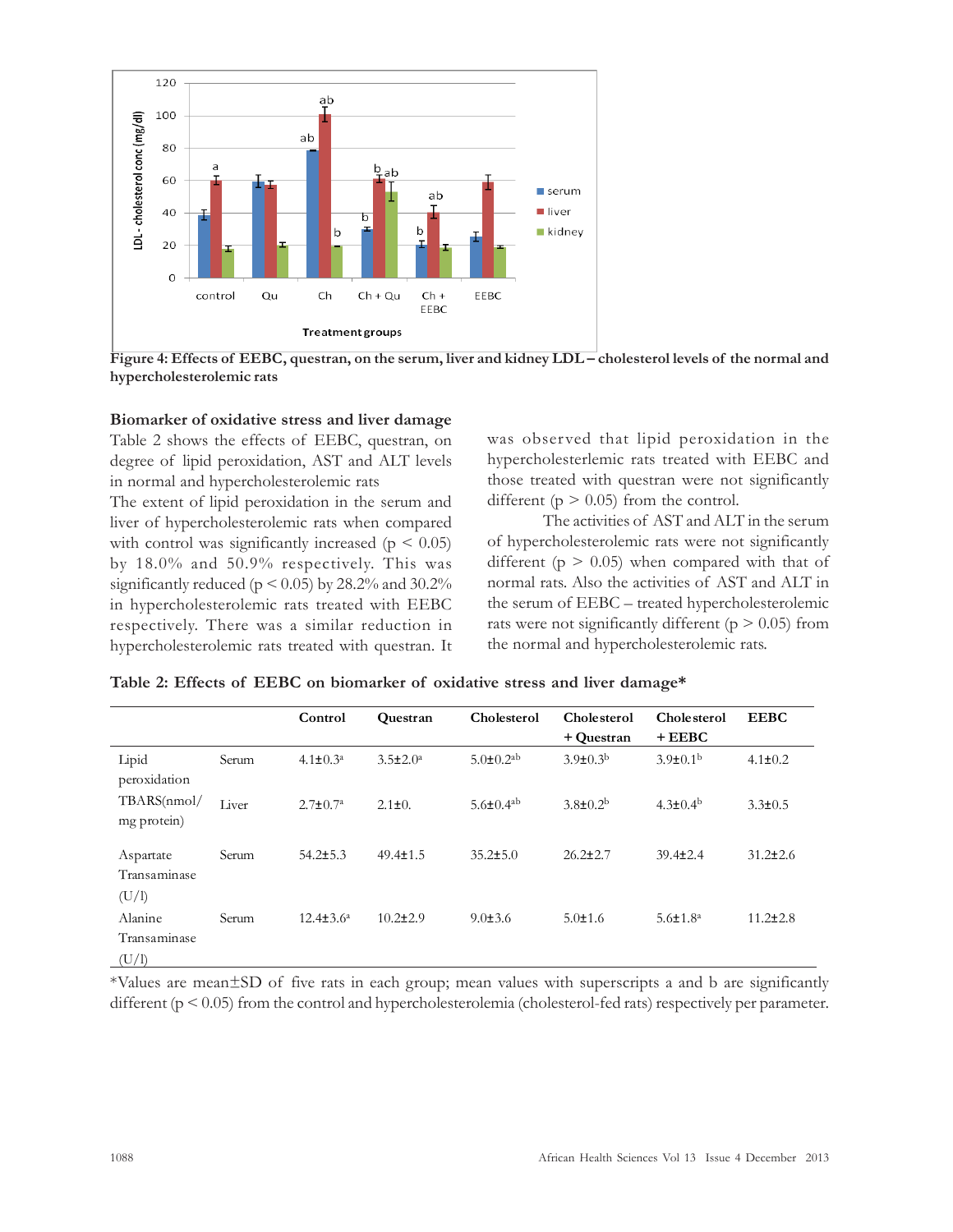## **Discussion**

The process of atherogenesis has been considered by many to be as a result of the acccumulation of lipids within the artery wall. High plasma concentrations of cholesterol (LDL – cholesterol in particular) are one of the risk factors for atherosclerosis and cardiovascular diseases. 23 Medicinal plants are gradually gaining wide acceptability worldwide because they are potential sources of bioactive agents used as pharmaceuticals.<sup>24</sup> The ethanolic extract of *Buchholzia* coriacea has been shown to reduce fasting blood sugar (FBS) in streptozotocin – induced diabetic rats and mice.<sup>8</sup> The present study investigated the antihypercholesterolemic effects of ethanolic extract of Buchholzia coriacea in cholesterol – induced hypercholesterolemic rats.

The weight gained observed in the hypercholesterolemic rats might be as a result of the high rate of lipid deposit on the adipose tissue of the rats. This might further be confirmed by the insignificant changes observed in the relative organ weight of the hypercholesterolemic rats when compared with the control. The increase in the total – cholesterol, triglycerides and LDL – cholesterol concentration in the serum of hypercholesterolemic rats is in agreement with a previous report,  $25$ confirming that serum cholesterol levels are strongly influenced by the amount and type of dietary fatty acid as well as the daily cholesterol intake.<sup>3</sup> The significant decrease observed in the serum and liver total cholesterol in the EEBC – treated and questran – treated hypercholesterolemic rats may be due to the competitive inhibition of the absorption of dietary cholesterol in the intestine of the animal or through the stimulation of biliary excretion of bile acid or cholesterol in faeces. <sup>26</sup> LDL – cholesterol which has been reported to be the major transporter of cholesterol and also encourage the deposit of cholesterol in the arteries $27$  was significantly lowered in the hypercholesterolemic rats treated with EEBC and questran. Clinical studies have shown that decreasing plasma LDL – cholesterol significantly reduces coronary heart disease morbidity and mortality, and also decreases the progression of atherosclerosic lesions. <sup>28</sup> In earlier studies, EEBC was able to reduce the total – cholesterol and triglycerides in streptozotocin – induced diabetic rats. 8 The plant extract has alkaloids, saponins, cardiac glycosides and flavone glycosides.<sup>10,11</sup> Saponins are glycosides of steroids and are also triterpenes found in plants. They bear a chemical similarity with cholesterol and may either block the absorption of cholesterol or enhance its excretion. Lipid peroxidation has been implicated in the pathogenesis of increased membrane rigidity, reduced erythrocyte survival and perturbation in lipid fluidity. <sup>29</sup> The significant reduction in lipid peroxidation ( $p<0.05$ ) by 28.2% and 30.2% in hypercholesterolemic rats treated with EEBC in this study shows that EEBC is rich in antioxidant compounds.

# Conclusion

This study therefore suggests that B. coriacea seeds contain potent antihypercholesterolemic agent which either act synergestically or individually in ameliorating hypercholesterolemia and its secondary complications.

## References

- 1. Bhatnagar D, Soran H, Durrington PN. Hypercholesterolemia and management. British Medical Journal 2008; 337: a993.
- 2. Edijala JK, Asagba SO, Eriyamuremu GE, Atomatofa U. Comparative effects of garden eggfruit, oat and apple on seum lipid prefile in rats fed on high cholesterol diet. Pakistan Journal of Nutrition 2005; 4: 245 – 249.
- 3. Adaramoye OA, Nwaneri VO, Anyanwu KC, Farombi EO, Emerole GO. Possible anti – atherogenic effects of kolaviron (a garcinia kola seed extract) in hypercholesterolaemic rats. Clinical and Experimental Pharmacology and Physiology 2005; 32: 40–46.
- 4. Duke JA. Handbook of medicinal herbs. Maryland, USA, 2002.
- 5. Kerharo J, Bouquet A. Plant madicinales et toxiquet, de la Cotê d'Ivoire et Heute – volta, ministere de la France díytremerim. Paris office de la Re cherche scientifique outramer: 1950. Pg 289.
- 6. Bouquet A, Debray M. Plantes Medicinalis Cote d'ivoire. Doc Orstrom 1974: 32 – 63.
- 7. Adjounahum E, Ake-Assi J. Plantes pharmaceutiques de Cotê d'ívoire, Abidjan, 1972. Pg 117 – 118
- 8. Adisa RA, Choudhary MI, Olorunsogo OO. Hypoglycemic activity of Buchholzia coriacea (Capparaceae) seeds in streptozotocin – induced diabetic rats and mice. Experimental and Toxicologic Pathology 2011; 63: 619-625.
- 9. Ajaiyeoba EO. Phytochemical and antimicrobial studies of Gynandropsis gynandra